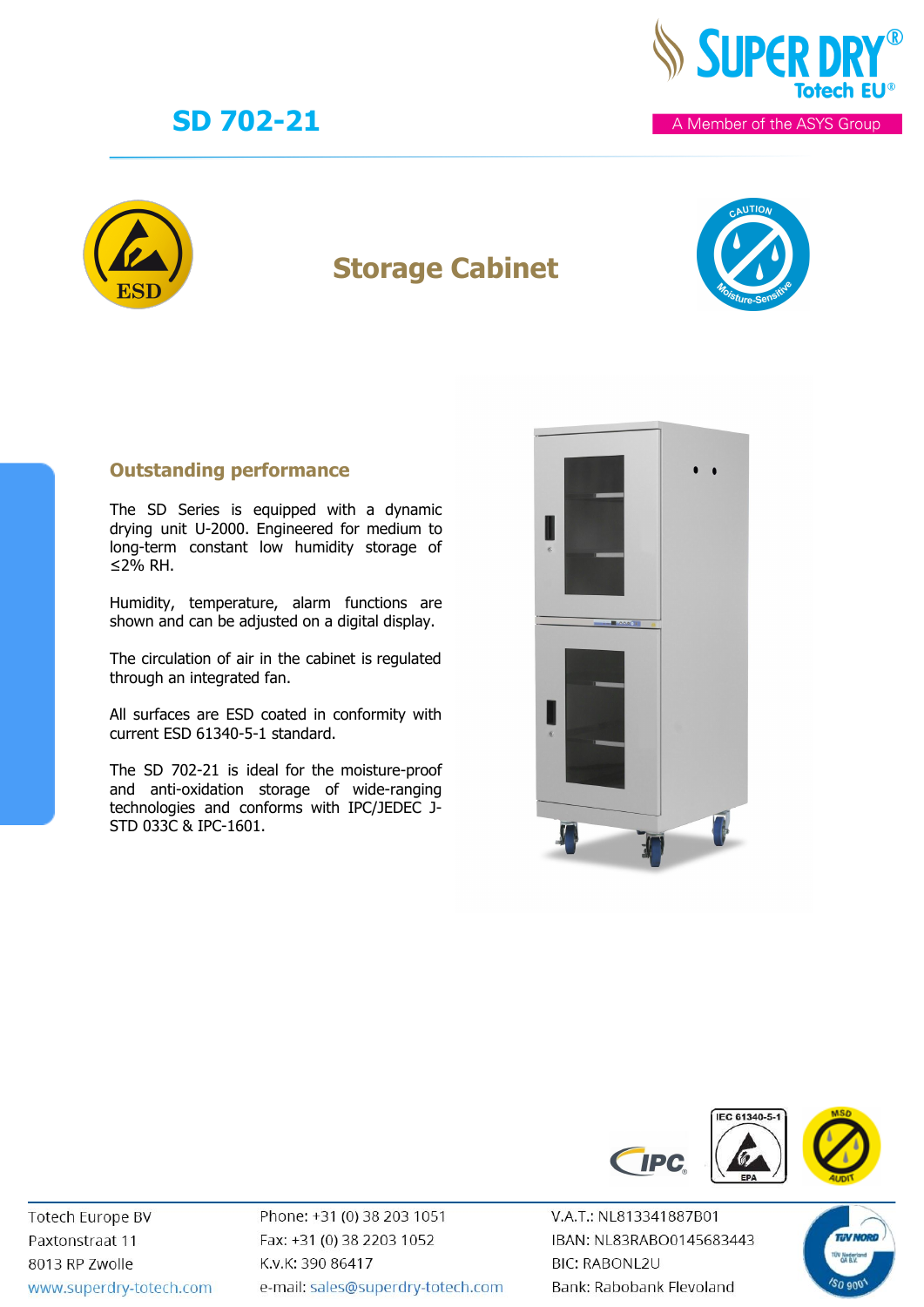

#### **Standard Features**

- ✓ **Accuracy of sensor RH% & T°C** +/- 3% RH, +/- 0,3°C
- ✓ **ESD safe design** Norm (IEC 61340-5-1)
- ✓ **Door alarm buzzer** Longer door openings are detected
- ✓ **Lockable doors** 2 doors locked with key
- ✓ **Shelves** In height adjustable chrome steel shelves (5 pcs)
- ✔ 1 series digital display
- ✓ **Drying unit** U-2000 drying unit
- ✔ **ESD** bonding point
- ✓ **Pre mounted holes** For nitrogen unit & heater
- **✓ Power supply** Power supply

#### **Benefits**

- √ Data logging
- ◆ Recovery time after door opening
- ◆ Highly energy efficient
- √ Option availability
- 
- **Temperature**
- 

| $+/- 3\%$ RH, $+/- 0.3$ °C                                                                                                     |
|--------------------------------------------------------------------------------------------------------------------------------|
| Norm (IEC 61340-5-1)<br>ESD metal painted body $(<106 Ohm/sq)$<br>Dissipative glazing (in- and outside 10 <sup>8</sup> Ohm/sq) |
| Longer door openings are detected                                                                                              |
| 2 doors locked with key                                                                                                        |
| In height adjustable chrome steel shelves (5 pcs)                                                                              |
| Very convenient settings of RH%, temperature, alarm and<br>calibration functions.                                              |
| U-2000 drying unit                                                                                                             |
| ESD wristband can be connected to the cabinet                                                                                  |
| For nitrogen unit & heater                                                                                                     |
| Power cord 5 meter with IEC plug                                                                                               |

|   | $\checkmark$ Data logging                             | Through network with software and optional hardware     |
|---|-------------------------------------------------------|---------------------------------------------------------|
|   | $\sqrt{\phantom{a}}$ Recovery time after door opening | <30 minutes to below 2% (by 1 door opening)             |
|   | $\checkmark$ Highly energy efficient                  | Average power consumption 35 W/h.                       |
|   | ✔ Option availability                                 | N <sub>2</sub> auto flow, heating, SMD reel racks, etc. |
|   | $\sqrt{P}$ IPC                                        | According to IPC-JEDEC J-STD 033C & IPC-1601            |
| ✔ | <b>Temperature</b>                                    | Maximal up to 40°C (optional)                           |

**■ Maintenance** The drying unit is maintenance free, easy to service

Phone: +31 (0) 38 203 1051 Fax: +31 (0) 38 2203 1052 K.v.K: 390 86417 e-mail: sales@superdry-totech.com

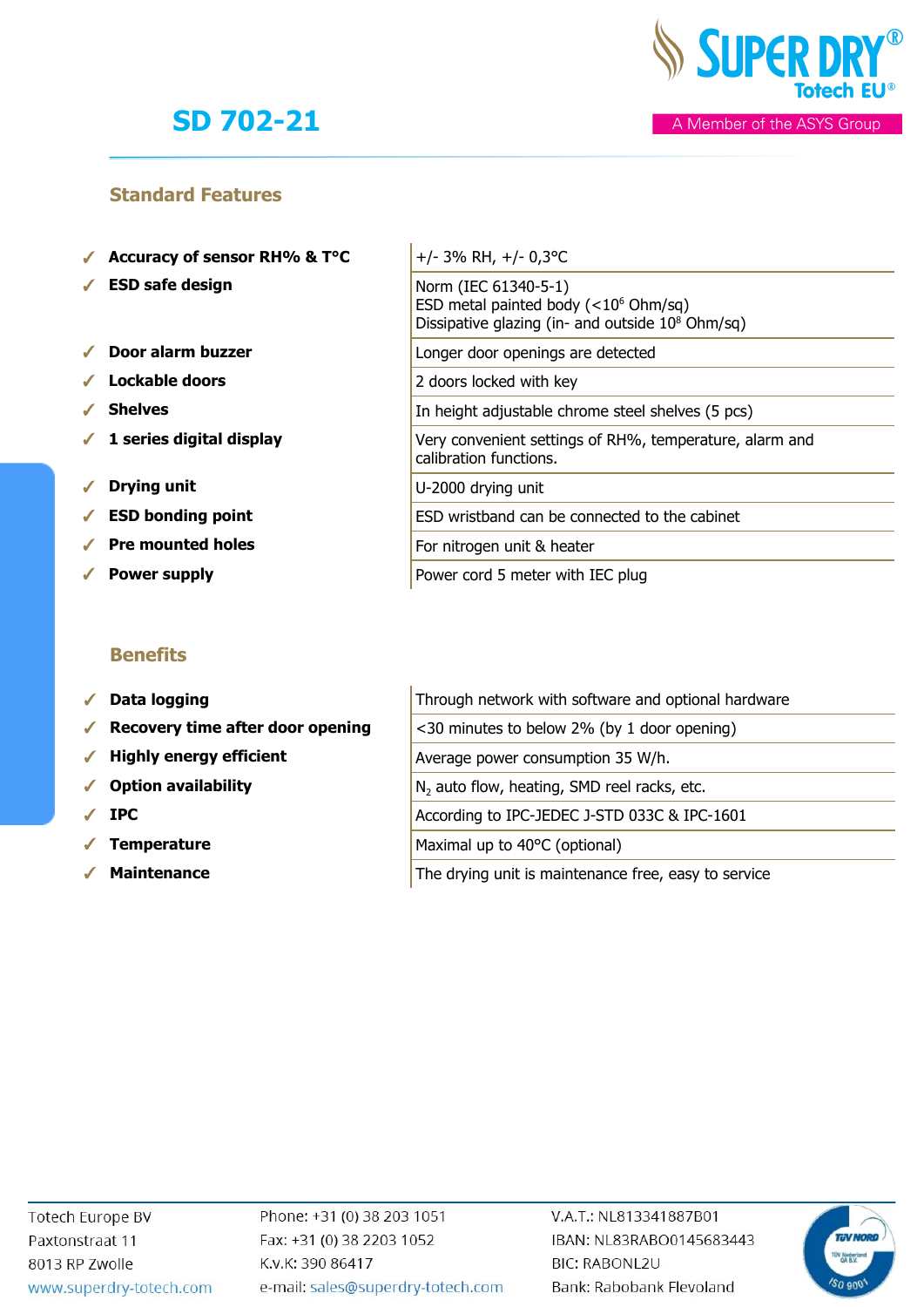**SUPER DR** 

A Member of the ASYS Group

#### **Technical data cabinet**

- 
- 
- ✓ Weight: 152 kg
- ✓ Weight on shelf: 100 kg
- ✓ Max. loading capacity: 300 kg
- 
- 
- 
- 
- SHERES (WAD).<br>
 Volume: 680 L<br>
 Electric supply: 680 L<br>
 Power consumption: Avera
- 
- 

### **Technical data type 1 display**

#### **Settings**

- $\checkmark$  Nominal value humidity
- ✓ Nominal value humidity alarm (light)
- ✓ Delay time humidity alarm
- ✓ Nominal value temperature
- ✓ Door alarm buzzer
- ✓ Offset possibilities

#### **Technical data dry-unit U-2000 series**

- ✓ Control: Adjustable with control panel type 1
- $\blacktriangleright$  Dehumidifying Temperature:  $10 40^{\circ}$  C
- ✓ Electric supply: 230 VAC (120 VAC optional)
- ✓ Dimensions (L x B x H): 260 x 380 x 100 mm
- ✓ Weight: 8,1 kg

### **Technical data heater SH 230-1**

✓ Voltage: 230 VAC / 50 Hz (120 VAC / 60 Hz optional) ✓ Power: 530 W ✓ Temperature sensor: PTC 100 ✓ Thermal protection: 90 °C ✓ Temperature range: 30 - 40 °C  $\angle$  Air flow: 86 m<sup>3</sup>/h ✓ Display tolerance: 1 digit at 25 °C

### **Technical data N<sup>2</sup> (Auto) Flow**

- ✓ Power supply: 90 230 VAC
- $\sqrt{N^2}$  connection:
- 
- 
- 
- 
- 8mm hose connection
- $\sqrt{N^2}$  pressure: 1 6 bar
- $\sqrt{N^2}$  standby amount:  $0 25$  L/min
- $\checkmark$  N<sup>2</sup> purge:
	-
- 0 25 L/min
- ✓ Purge time: 0 99 min

**Totech Europe BV** Paxtonstraat 11 8013 RP Zwolle www.superdry-totech.com Phone: +31 (0) 38 203 1051 Fax: +31 (0) 38 2203 1052 K.v.K: 390 86417 e-mail: sales@superdry-totech.com V.A.T.: NL813341887B01 IBAN: NL83RABO0145683443 **BIC: RABONL2U** Bank: Rabobank Flevoland



- ✓ Protection class: Class 1, hard grounded  $\blacktriangleright$  Humidity level cabinet:  $\leq$  2% RH depending on amount of door openings
- 

(W x H x D) 610 x 1533 x 735 mm

- $\sqrt{\phantom{a}}$  Body: Steel, conductive coated  $10^7 \Omega/\text{sq}$
- $\checkmark$  Shelves (WxD): 5 pcs, 577 x 580 mm adjustable.
	-
	- 230 VAC (120 VAC optional)
		- Average 35 W/h (excl. heating)
			-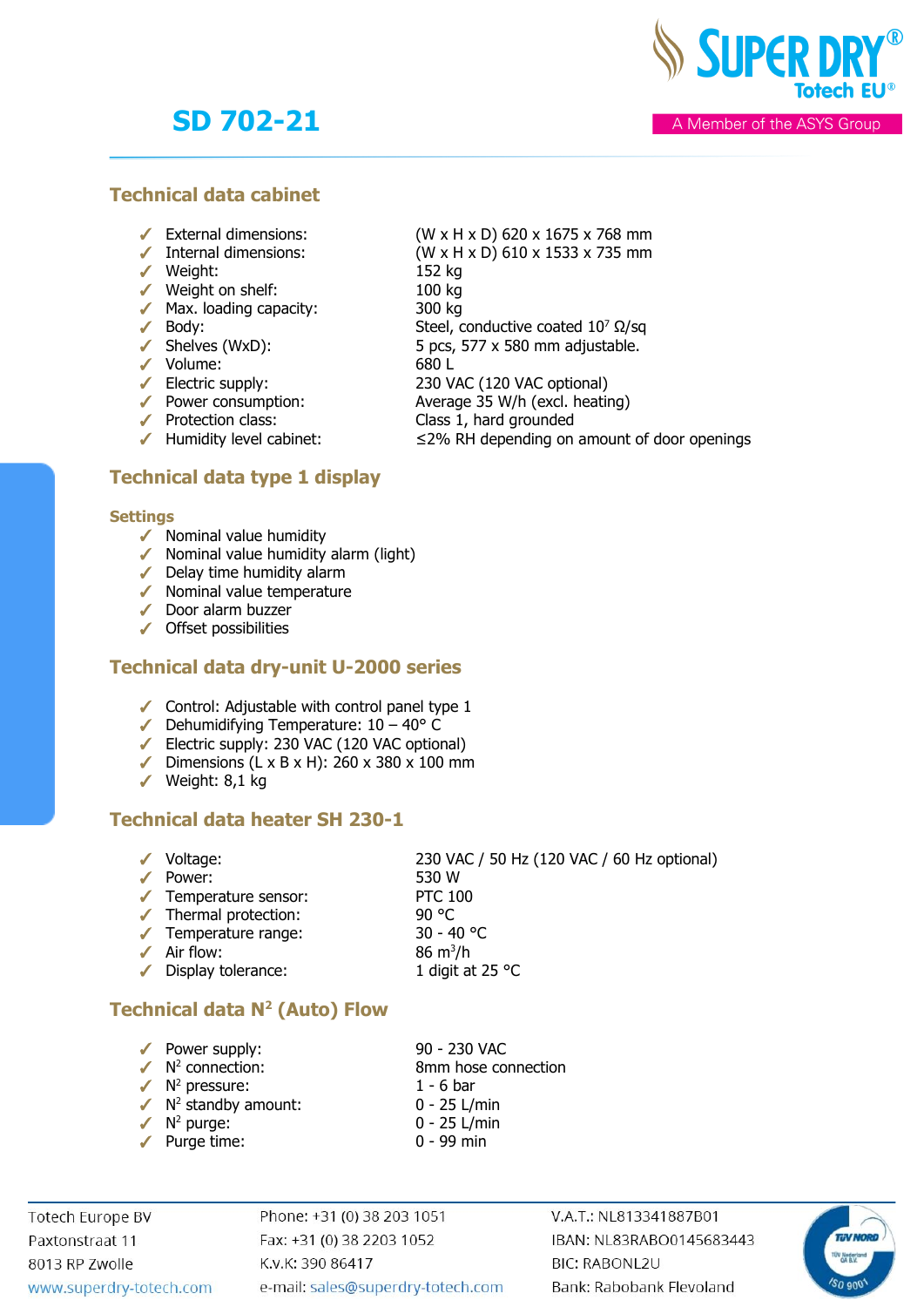

A Member of the ASYS Group

#### **Performance test**





### **Test conditions**

- ✓ Instrument: Vaisala
- ✓ Type of dew point sensor: Vaisala drycap 180M
- 
- 
- 
- 

- 
- Accuracy of dew point sensor:  $\pm 0.2^{\circ}$  C at + 20° C (+ 68° F)<br>
Location of sensor: In the direct surroundings of th<br>
Ambient conditions: Hum. 50  $\pm$  5% rH, 22°C  $\pm$  2°C In the direct surroundings of the cabinet sensor Hum. 50  $\pm$  5% rH, 22°C  $\pm$  2°C, Pressure 994  $\pm$  20 hPa
- ✓ Door openings: 2 door openings, 15 sec.

For more detailed test results, please refer to our website.

Phone: +31 (0) 38 203 1051 Fax: +31 (0) 38 2203 1052 K.v.K: 390 86417 e-mail: sales@superdry-totech.com

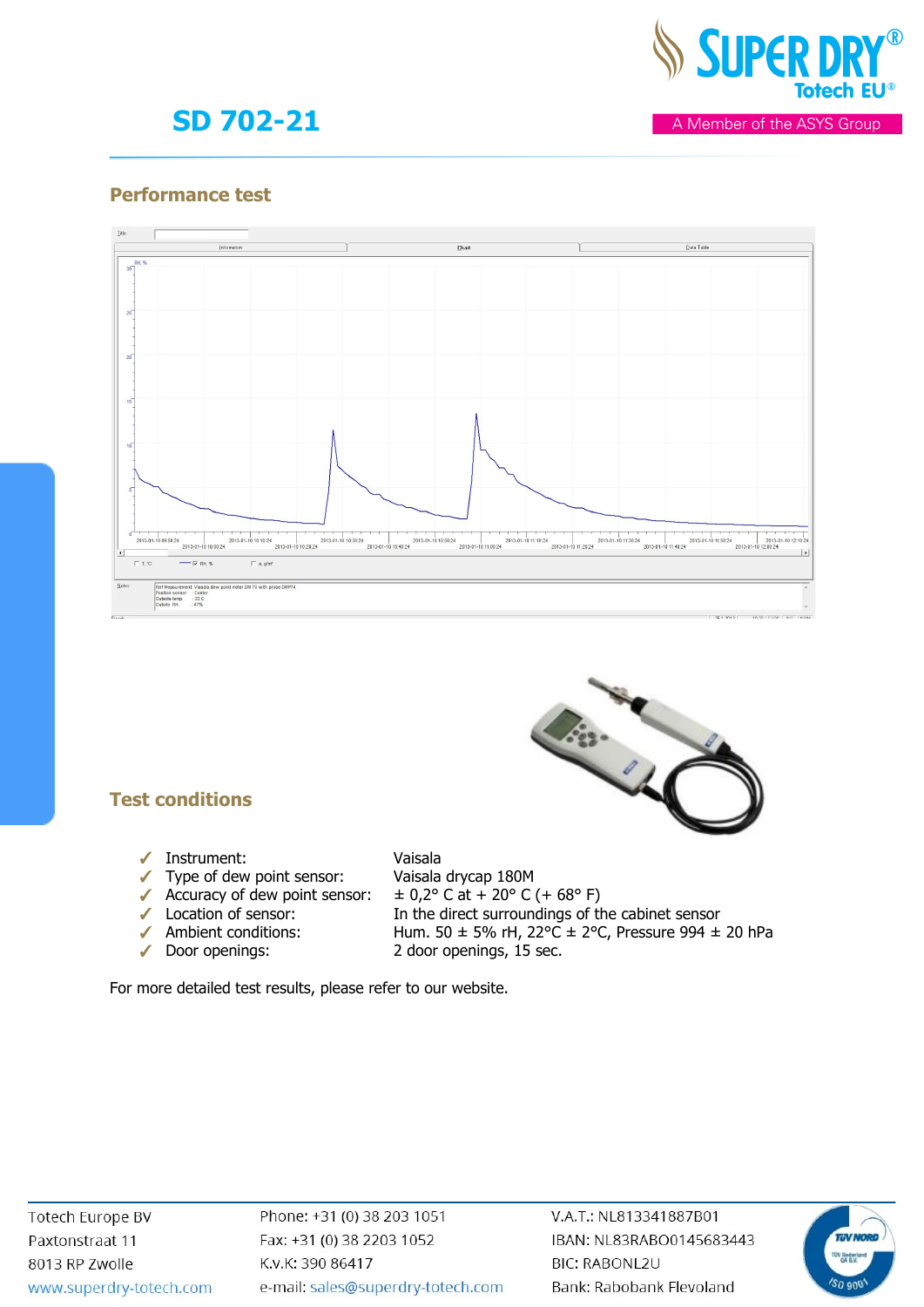

### **Technical drawings**



Dimensions mentioned in mm.

#### **Shelves**

| Number of shelves bottom section                                      | $2 \quad 3 \quad 4 \quad 5$ |                                                           |
|-----------------------------------------------------------------------|-----------------------------|-----------------------------------------------------------|
| Distance (in mm) between shelves if equally divided in bottom section | 350 230 175 125             |                                                           |
| Remaining space between top shelf and middle beam                     |                             | 370 225 125 120                                           |
| Remaining space between bottom shelf and bottom cabinet               | 330 230 180 125             |                                                           |
| Loading capacity shelves $m^2$ (1155 mm x 780 mm)                     |                             | $\begin{bmatrix} 0.67 & 1.00 & 1.33 & 1.67 \end{bmatrix}$ |

| Number of shelves top section                                                                                                                  |                                  | $2 \quad 3 \quad 4 \quad 5$ |  |
|------------------------------------------------------------------------------------------------------------------------------------------------|----------------------------------|-----------------------------|--|
| Distance (in mm) between shelves if equally divided (if bottom shelf is mounted at 350 230 175 125<br>lowest possible position in top section) |                                  |                             |  |
| Remaining space between top shelf and top beam                                                                                                 |                                  | 370 230 125 125             |  |
| Remaining space between bottom shelf and middle beam                                                                                           |                                  | 330 230 180 130             |  |
| Loading capacity shelves $m^2$ (1155 mm x 780 mm)                                                                                              | $[0.67 \; 1.00 \; 1.33 \; 1.67]$ |                             |  |

Measurements can slightly deviate.

**Totech Europe BV** Paxtonstraat 11 8013 RP Zwolle www.superdry-totech.com Phone: +31 (0) 38 203 1051 Fax: +31 (0) 38 2203 1052 K.v.K: 390 86417 e-mail: sales@superdry-totech.com

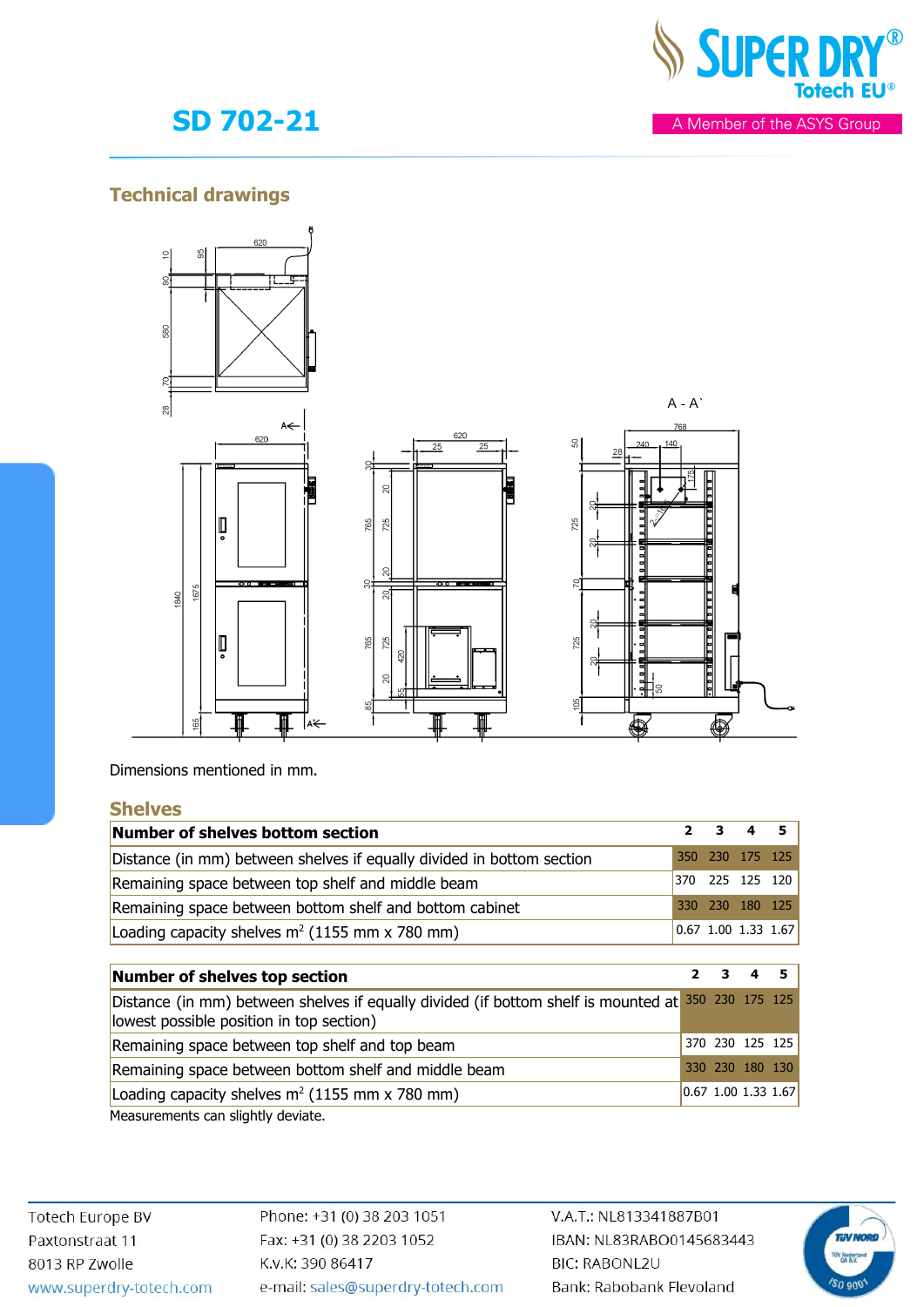

### **Technical drawings**



C

C

∍





6,75  $6,75$  $6,75$ 

> Phone: +31 (0) 38 203 1051 Fax: +31 (0) 38 2203 1052 K.v.K: 390 86417 e-mail: sales@superdry-totech.com

V.A.T.: NL813341887B01 IBAN: NL83RABO0145683443 **BIC: RABONL2U** Bank: Rabobank Flevoland





A Member of the ASYS Group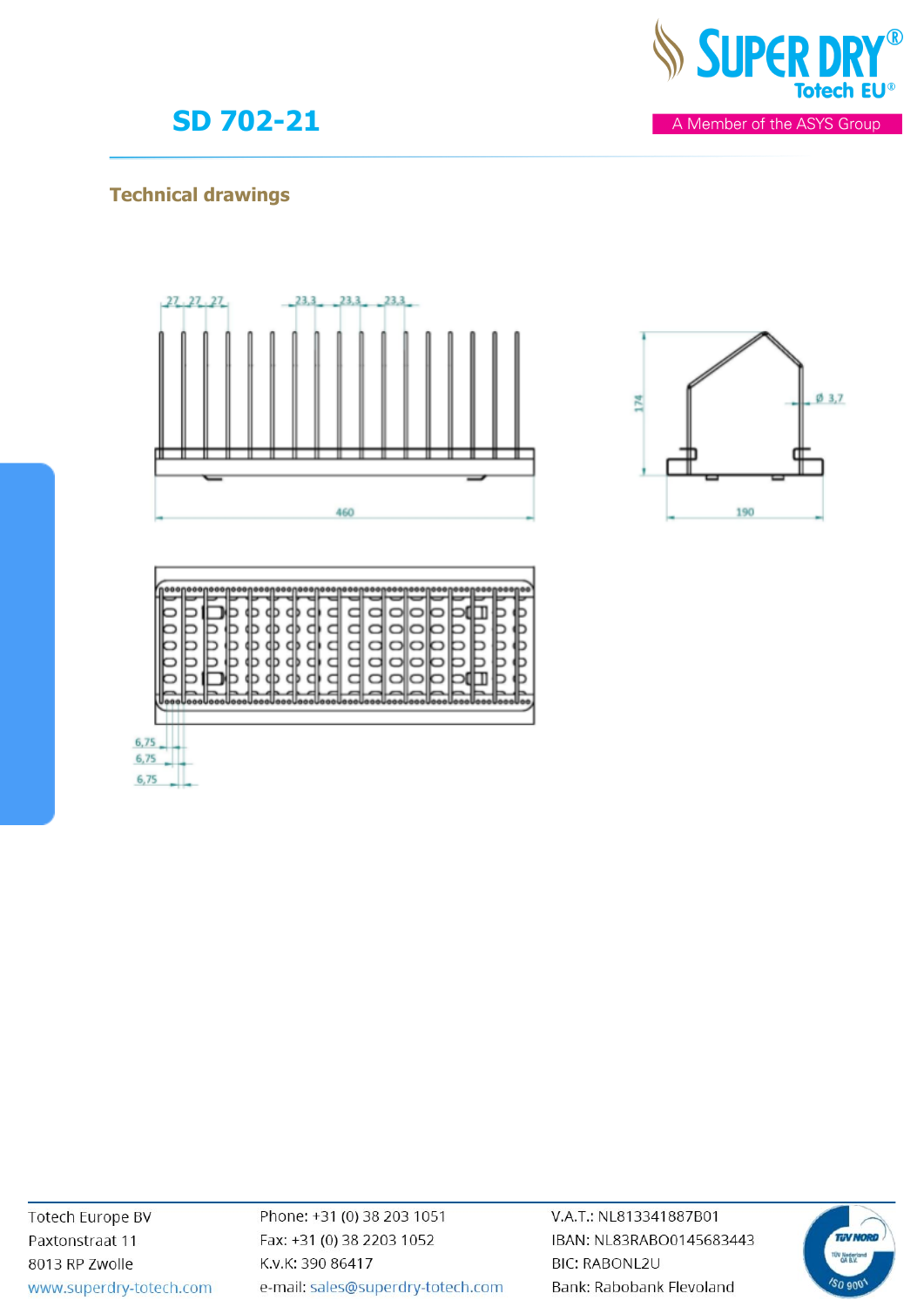

A Member of the ASYS Group

### **Options**



**SMD Reel rack with reel supports** 460 mm length.

Item number 20014000



**Reel support** Additional reel supports for 20014000.

Item number 20014200



#### **Humidity alarm signal lamp**

One color (orange or red), magnetically fixed, providing optical signals on operational states and exceeded limit values. Operates on 24V.

Item number 20016033



#### **N2 Autoflow system**

The autoflow system is developed to use in combination with a Totech drying cabinet. The device is used for the quick removal of moisture in the cabinet after the doors have been opened. The drying process is realised by using Nitrogen (N 2), which is purged automatically after the doors are closed. (timer controlled) Item number 22613001

Phone: +31 (0) 38 203 1051 Fax: +31 (0) 38 2203 1052 K.v.K: 390 86417 e-mail: sales@superdry-totech.com